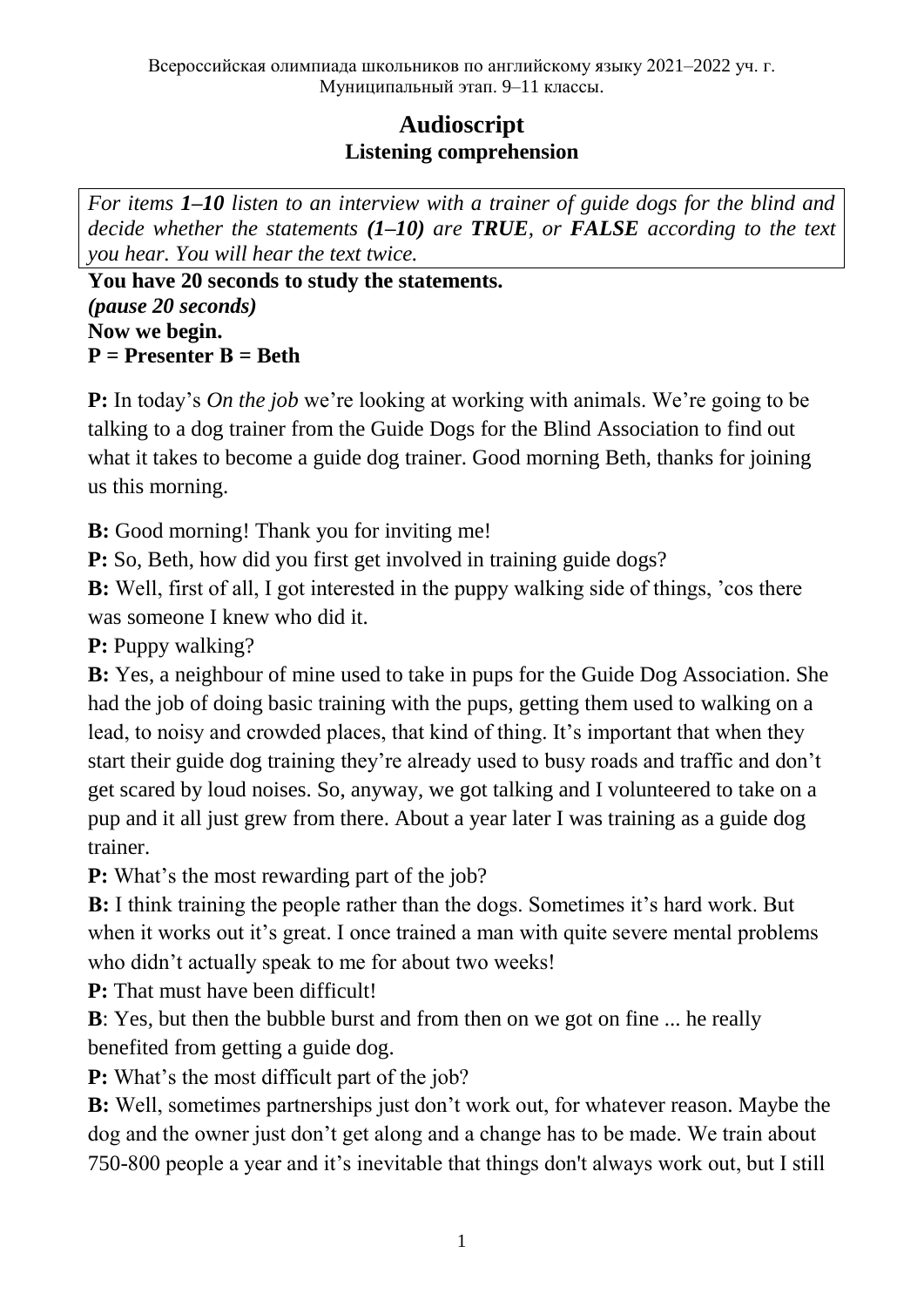hate to see a partnership falling apart.

**P:** So, what advice would you give someone who wants to become a trainer? **B:** Well, find out what it's all about first - and remember it's not just about dogs, it's about people too. It took me some time to get used to that side of things.

**P:** Do the owners need to have had previous experience of owning a dog?

**B:** It isn't essential, but it helps. No, it's actually far more important that the owners are already mobile to some degree, that they're used to getting around with a white stick, for example, and that they have a realistic idea of what a dog can do for them. A dog can't replace their eyes, but they can be an enormous help in making day-today life much easier and happier.

**P:** How long does it take for the dogs to get used to their owners and their new homes?

**B:** It depends, but it's usually very quick ... two or three days. Some partnerships hit it off straight away, others take longer to get to know each other. All the dogs need a breaking-in period, when they get used to their owners' daily routines, the routes they usually take, the walks they usually go on. Dogs pick things up very quickly, but I always feel that a dog and owner REALLY get together after two years ... when the dog is about four years old.

**P:** What's the hardest thing for the dogs to learn?

**B:** To deal with traffic, especially bicycles - they can be pretty unpredictable.

## **You have 20 seconds to check your answers.**

*(pause 20 seconds)*

**Now listen to the text again.** *(text repeated)*

**You have 20 seconds to check your answers.** *(pause 20 seconds)*

*For items 11–15 listen to the dialogue. Choose the correct answer to answer questions 11-15. You will hear the text only once.*

## **You now have 25 seconds to study the questions.** *(pause 25 seconds)*

## **С = Claire, R = Receptionist**

**C:** Hello there. I wonder if you can help me. I'm thinking of going sightseeing today. Can you recommend anywhere good to go?